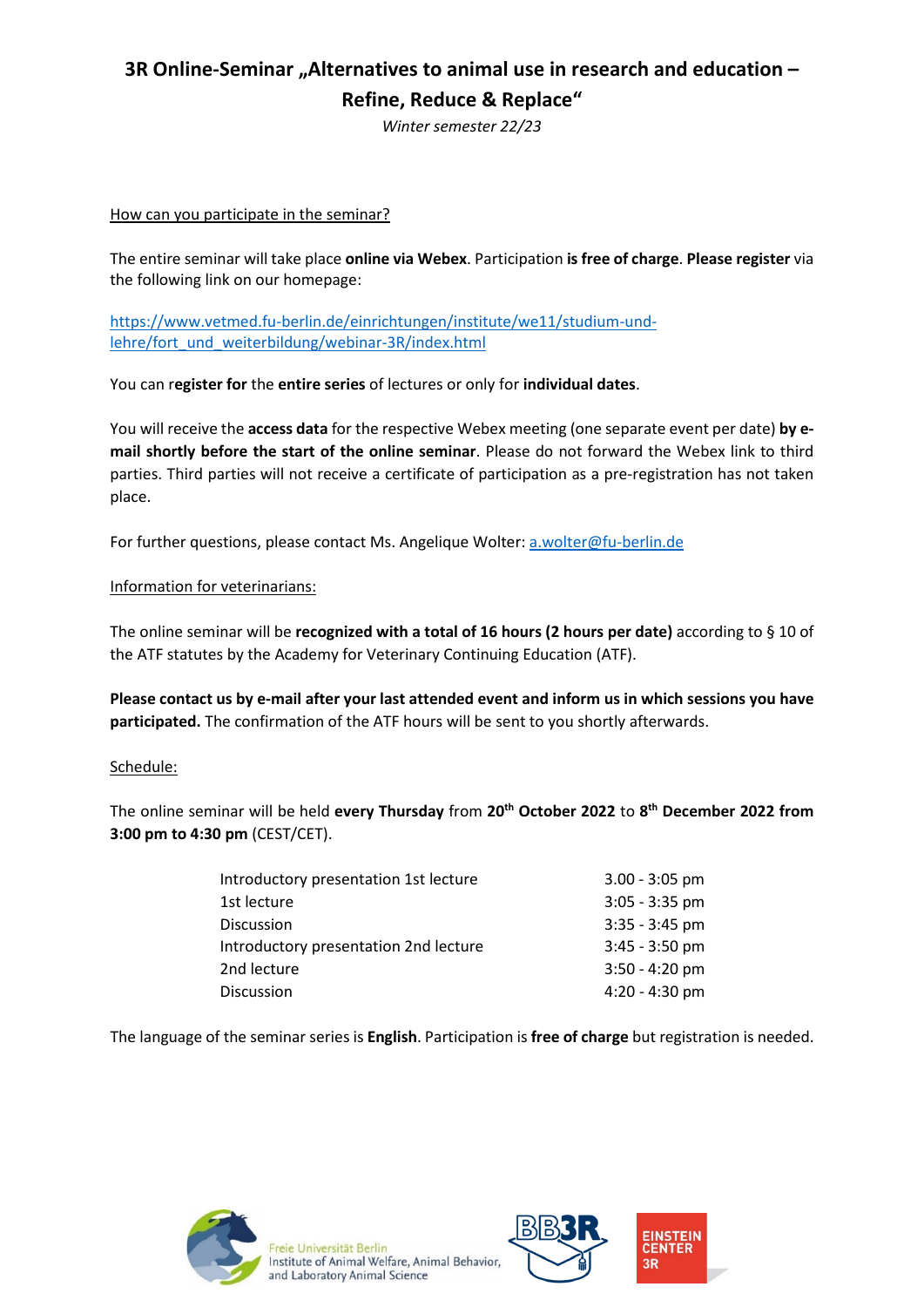# **3R Online-Seminar "Alternatives to animal use in research and education -Refine, Reduce & Replace"**

*Winter semester 22/23*

| Datum /<br><b>Date</b> | Thema/<br><b>Topic</b>                                                                                                          | Dozent/-in/<br><b>Speaker</b>                                                                         |  |
|------------------------|---------------------------------------------------------------------------------------------------------------------------------|-------------------------------------------------------------------------------------------------------|--|
| 20.10.2022             | <b>Ethics and Law</b>                                                                                                           |                                                                                                       |  |
|                        | Moderation: Prof. Dr. Christa Thöne-Reineke (FU Berlin)                                                                         |                                                                                                       |  |
| $\mathbf{1}$           | Legal classification of animal testing: The<br>implementation of the Laboratory Animals<br>Directive 2010/63/EU into German law | Ass. iur. Tobias Wagenknecht<br>(Bundesinstitut für Risikobewertung)                                  |  |
| 2                      | Ethical justification of animal<br>experimentation                                                                              | AOR Dr. Julia Dietrich<br>(FU Berlin)                                                                 |  |
| 27.10.2022             | <b>Education and Training</b>                                                                                                   |                                                                                                       |  |
|                        | Moderation: Dr. Mechthild Wiegard (FU Berlin)                                                                                   |                                                                                                       |  |
| $\mathbf{1}$           | Neurosurgical simulator                                                                                                         | PD Dr. David Bervini<br>(Universitätsspital Bern)                                                     |  |
| $\overline{2}$         | Multimodal approaches for the<br>implementation of the 3R principles in<br>education and training                               | Mag. med. vet. Leonie Tix, M.<br>Sc.<br>(RWTH Aachen)                                                 |  |
| 03.11.2022             | <b>Reduction and Replacement</b>                                                                                                |                                                                                                       |  |
|                        | Moderation: Prof. Dr. Burkhard Kleuser (FU Berlin)                                                                              |                                                                                                       |  |
| $\mathbf{1}$           | Research on the animal for the animal for<br>diseases that are original to certain species,<br>e.g., arthritis                  | Moritz Pfeiffenberger, PhD<br>(Charité Universitätsmedizin Berlin)                                    |  |
| 2                      | SMAFIRA 1.0: an online tool to retrieve<br>candidate alternatives from the literature                                           | Daniel Butzke, PhD<br>(Bundesinstitut für Risikobewertung)                                            |  |
| 10.11.2022             | <b>Research Quality Assurance and Transferability</b>                                                                           |                                                                                                       |  |
|                        | Moderation: Prof. Dr. Christa Thöne-Reineke (FU Berlin)                                                                         |                                                                                                       |  |
| 1                      | Einstein Center 3R - a Berlin wide initiative                                                                                   | Prof. Dr. Stefan Hippenstiel<br>(Charité-Universitätsmedizin Berlin)                                  |  |
| 2                      | Cross-species comparability and validity of<br>hamster models of COVID-19                                                       | Prof. Dr. Achim D. Gruber<br>(FU Berlin),<br>Dr. Li-Ling Yang<br>(Charité-Universitätsmedizin Berlin) |  |